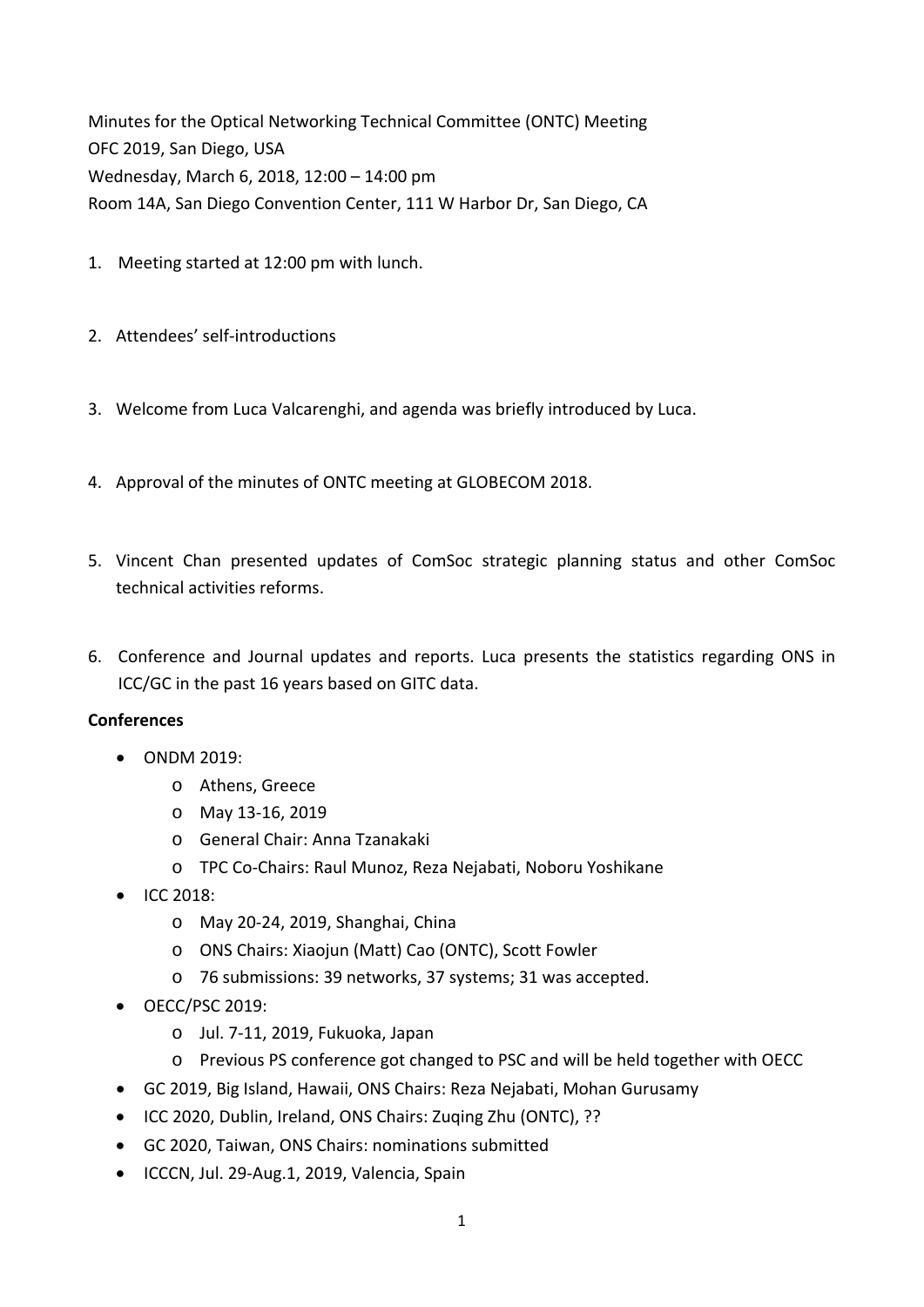- FOAN, Sep. 2‐4, 2019, Sarajevo
- ECOC, Sep. 22-26, 2019, Dublin
- ACP, Nov. 2-5, 2019, Chengdu, China

## **Journals**

- Journal of Optical Communications and Networking (JOCN)
	- o Presented by Jane Simmons, EiC
	- o JOCN will continue to publish special issues on top‐scored optical networking papers from OFC and from conferences such as OSA NETWORKS.
- Optical Communications and Networks Series (OCNS) in IEEE Communications Magazine
	- o Presented by Zuqing Zhu, one of the series editors
	- o At least two series published in ComMag each year
	- o No submission deadline, authors can submit when their manuscripts are ready
- IEEE Networking Letters
	- o Presented by George Rouskas, the EiC
	- o A new journal launched by ComSoc
	- o Fast track of review, 4‐page letter style papers
- 7. Call for Nominations:
	- a) ONTC Awards presented annually at GLOBECOM:
		- i. Technical Achievement
		- ii. Outstanding Service
	- b) ONS Chairs for future GLOBECOM/ICC Conferences
	- c) ComSoc Distinguished Lecturers (DLs)
		- i. Nomination deadline: September 30, 2018
	- d) IEEE Fellows
		- i. ONTC endorsement (Deadline March 1)
- 8. Other business
	- a) From Tarek El Bawab Director of Standards Development of ComSoc
		- i. ComSoc SDB (Standards Development Board) opportunities for standards developments within the scope of ComSoc
		- ii. Identified optical systems and networking as one of the areas where opportunities may exist
		- iii. An IEEE funding opportunity was launched to encourage standardization initiatives
	- b) Join IEEE‐SA Industry Connections Optical Networks 2020 Activity!
		- i. Date: Wednesday, 6 March, 12:00‐14:00, Location: Theater II, Hall E

## **Attendance list**